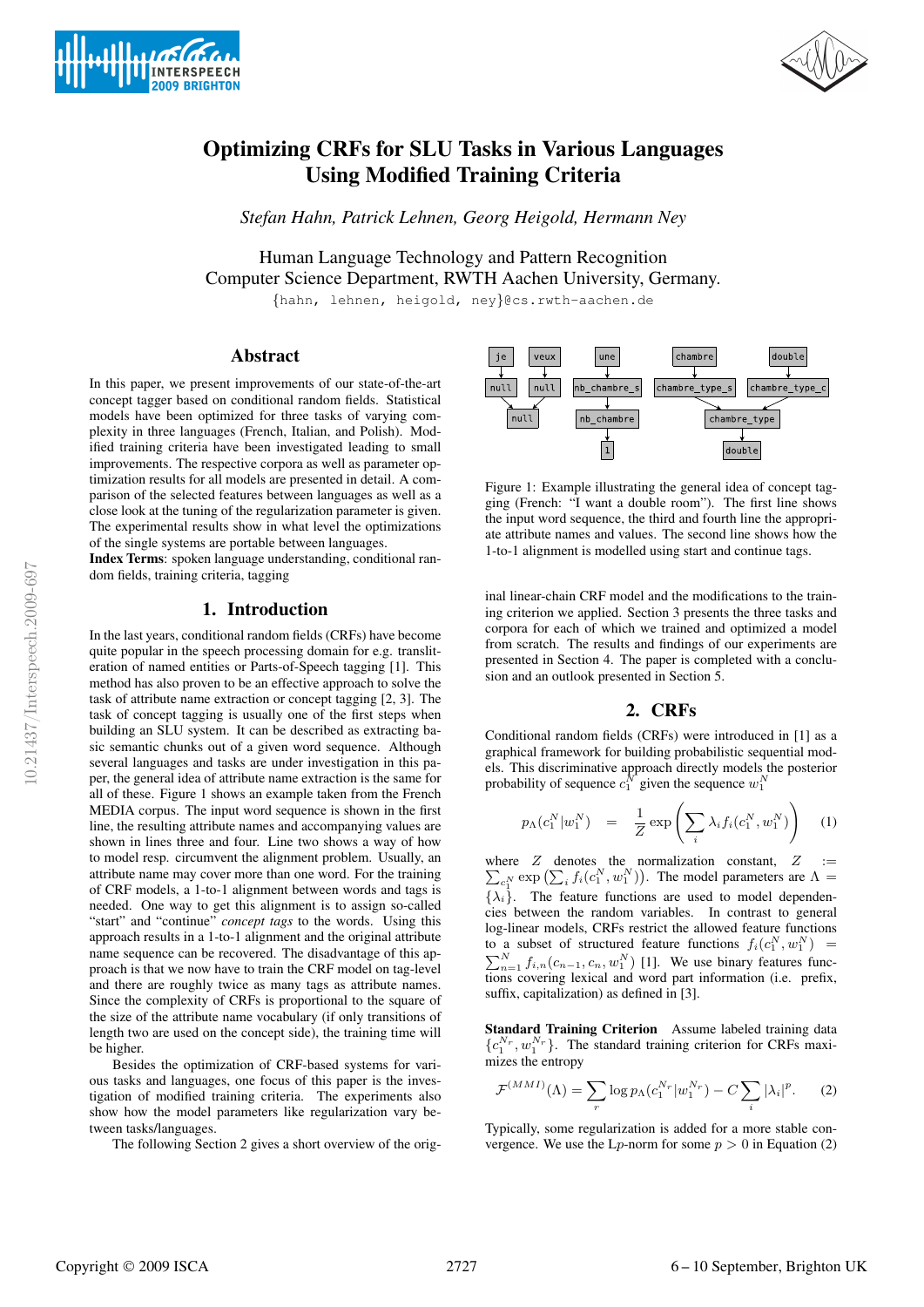with some normalization constant  $C \geq 0$ . In this work, the training criteria are optimized using Rprop [4]. For the default setting  $p = 2$  (L2-norm), the result is not expected to be sensitive on the optimization algorithm because the training criterion is convex.

#### 2.1. Modified Training Criteria

Next, different modifications to this standard training criterion are investigated. The proposed training criteria are all instances of the unified training criterion and thus, can be solved in our transducer-based discriminative framework [5].

Power approximation to logarithm For the standard training criterion in Equation (2), small class posterior probabilities are assigned a high loss. This is because the logarithm diverges for zero probabilities,  $\log p \stackrel{p \to 0}{\rightarrow} \infty$ . This means that the standard training criterion in Equation (2) is not robust against outliers, e.g. incorrect transcriptions. To avoid the divergence of the logarithm, the identity

$$
\log x = \lim_{r \to 0} \frac{x^r - 1}{r} \tag{3}
$$

is used to approximate the logarithm. In contrast to the logarithm, this approximation is bounded below for  $r > 0$ . This approximation is termed *power approximation* and resembles an error-based training criterion. The effect of this approximation is that bad outliers are assigned zero weight for accumulation. For this reason, this training criterion is expected to perform more robustly than the standard training criterion. Like all bounded/error-based training criteria for log-linear models (without proof), this training criterion has the disadvantage of not being convex. In our transducer-based framework supporting the unified training criterion [5], the smoothing function log x for the standard training criterion is replaced with  $\frac{x^r-1}{r}$ .

Margin-based extension A margin term can be incorporated into the standard training criterion as introduced in [5]. To do this, the posterior in Equation (1) needs to be changed into a margin-posterior

$$
p_{\Lambda,\rho}(c_1^N|w_1^N) = \frac{1}{Z} \exp\left(\sum_i \lambda_i f_i(c_1^N, w_1^N) - \rho \mathcal{A}(c_1^N, \tilde{c}_1^N)\right)
$$

The normalization constant  $Z$  is similarly defined as above. Here, the margin score is set to the word accuracy

$$
\mathcal{A}(c_1^N, \tilde{c}_1^N) = \sum_n \delta(c_n, \tilde{c}_n)
$$
\n(5)

between the hypothesis  $c_1^N$  and the truth  $\tilde{c}_1^N$ , scaled with the factor  $\rho \geq 0$ . The margin-based training criteria are obtained by replacing the posterior by the margin-posterior. The such modified training criteria again fit into our transducer-based framework because the margin score can be incorporated by a composition [5].

### 3. Corpora

In this section, the three tasks resp. corpora from the SLU domain are presented which have been chosen to evaluate the various training criteria. The statistics for all corpora are given in Table 1. Besides the general question which criterion performs best, it is also interesting to see how the optimized parameter settings and feature functions vary between languages/tasks.

Concerning the general tagging quality, the amount of training data as well as the size of the concept vocabulary are important figures. They change heavily between the investigated tasks. For all data collections, a table is given with the most interesting statistics. The number of NULL tokens on concept level refers to the running number of NULL attribute names. On word level, it is the sum of all words tagged with NULL. This tag occurs in all corpora and marks words with no semantic meaning for the particular task and is usually the most frequent occurring tag. Concerning evaluation, the NULL tag is deleted from reference and hypothesis prior to scoring. Thus, the results better reflect the performance of the models on the attribute names with semantic meaning.

French The so-called MEDIA corpus is a state-of-the-art corpus especially designed for the evaluation of SLU systems [6]. It covers the domain of the reservation of hotel rooms and tourist information and the incorporated concepts have been designed to match this task. There is e.g. a concept for hotel name or room type. The corpus is divided into three parts: a training set, a development set, and an evaluation set. Within this corpus, modes and specifiers are also manually annotated. The experiments carried out in this paper can be directly compared with the so-called "relaxed-simplified" condition within the ME-DIA/EVALDA project. Here, some specifiers are dropped and thus the resulting data is not as sparse.

Polish The data for the Polish corpus has been collected at the Warsaw Transportation call-center [7]. Also as part of the LUNA project, the manual annotation of these human-human dialogues has been performed [8]. This corpus covers the domain of transportation information like e.g. transportation routes, itinerary, stops, or fare reductions. Three subsets have been created using the available data subsets. It is the first SLU database for Polish and from the three corpora presented in this paper the most complex one. The number of different concepts is also the largest w.r.t. the three corpora.

(4) is still being collected resp. annotated. So there is only a small Italian The Italian corpus has been collected within the scope of the LUNA project [9]. It covers the domain of software and hardware repairing in the area of an IT help-desk. This corpus amount of data available which does not allow to split the corpus into three sets. Instead, we use the partitioning into two sets as proposed in [10]. It should be noted that the corpus used here consists only of wizard-of-oz dialogues.

#### 4. Experimental Results

Conditional random fields were tuned on all three corpora by first assuming a basic feature set with lexical and bigram transition features to estimate a good regularization constant. Using these models, word part features were added, and the resulting models were used as baseline for experiments testing modified training criteria.

The experiments were evaluated on the respective development and test sets for the three corpora via the NIST scoring toolkit [11]. As error criterion we use the well-known *Concept Error Rate (CER)*, which is defined as the ratio of the sum of deleted, inserted and confused concepts (not concept *tags*), and the total number of concepts in all reference strings. Substitutions, deletions and insertions are calculated using a Levenshtein-alignment between a hypothesis and a given reference concept string. As already noted, NULL tokens are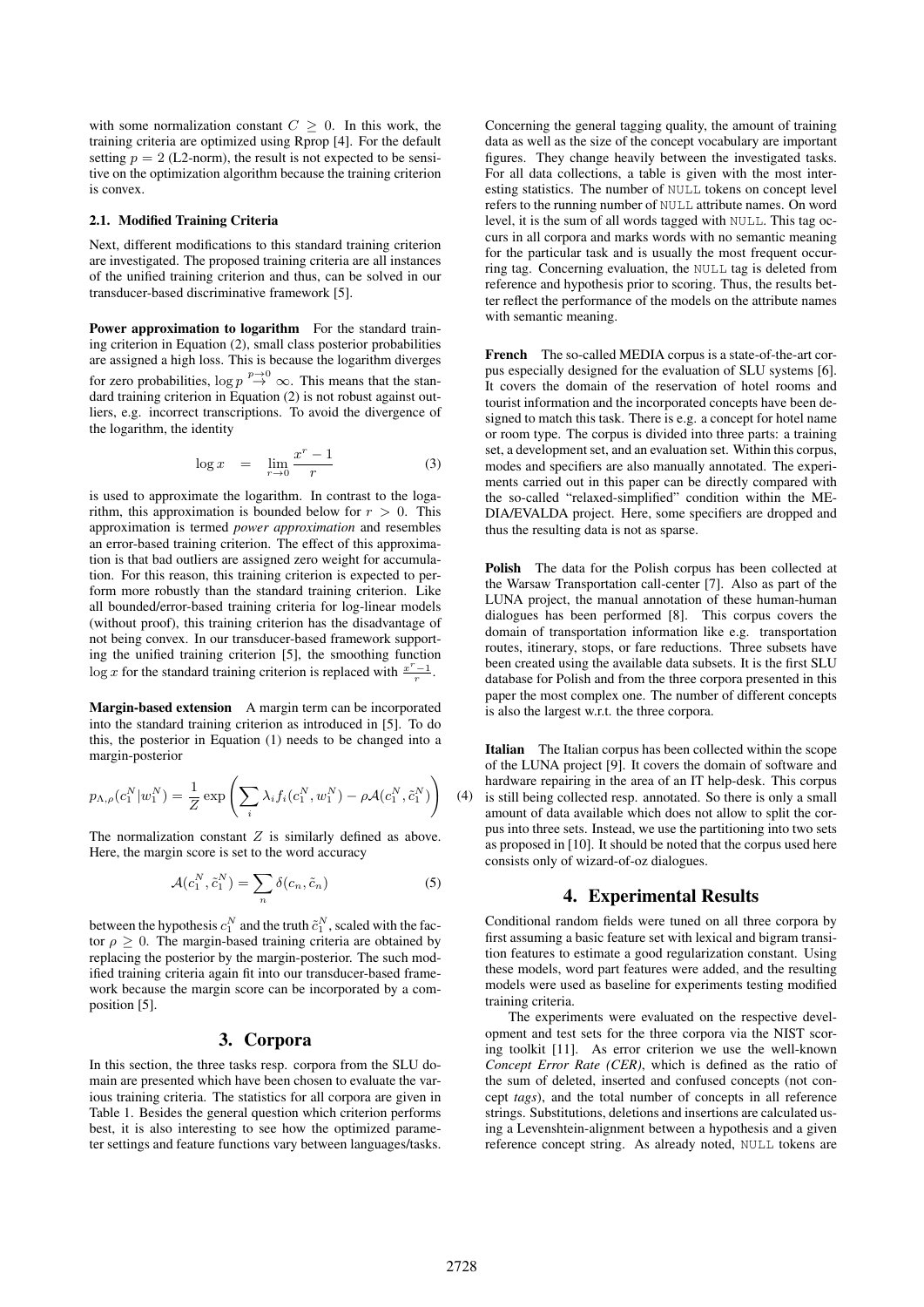|         |                   | training |                | development |                | evaluation |          |
|---------|-------------------|----------|----------------|-------------|----------------|------------|----------|
|         |                   | words    | concepts       | words       | concepts       | words      | concepts |
|         | # sentences       | 12,908   |                | 1,259       |                | 3,005      |          |
| French  | # tokens          | 94,466   | 43,078         | 10,849      | 4,705          | 25,606     | 11,383   |
|         | # NULL tokens     | 32,580   | 11,442         | 4,157       | 1,372          | 9,040      | 2,999    |
|         | vocabulary        | 2,210    | 99             | 838         | 66             | 1,276      | 78       |
|         | # singletons      | 798      | 16             | 338         | $\overline{4}$ | 494        | 10       |
|         | # OOV rate $[\%]$ |          |                | 1.33        | 0.02           | 1.39       | 0.04     |
| Polish  | # sentences       | 8,341    |                | 2,053       |                | 2,081      |          |
|         | # tokens          | 53,418   | 28,157         | 13,405      | 7,160          | 13,806     | 7,490    |
|         | # NULL tokens     | 21,973   | 9,811          | 5,680       | 2,384          | 5,743      | 2,486    |
|         | vocabulary        | 4,081    | 195            | 2,028       | 157            | 2,057      | 159      |
|         | # singletons      | 1,818    | 19             | 1,119       | 23             | 1,113      | 28       |
|         | # OOV rate $[\%]$ |          |                | 4.95        | 0.13           | 4.96       | 0.11     |
| Italian | # sentences       | 1,019    |                | 373         |                |            |          |
|         | # tokens          | 8,512    | 4,742          | 2,888       | 1,621          |            |          |
|         | # NULL tokens     | 3,777    | 1,855          | 1,294       | 637            |            |          |
|         | vocabulary        | 1,172    | 34             | 636         | 30             |            |          |
|         | # singletons      | 560      | $\overline{2}$ | 313         |                |            |          |
|         | # OOV rate $[\%]$ |          |                | 6.48        | 0.06           |            |          |

Table 1: Statistics of the French, Polish and Italian SLU corpora.

deleted from hypothesis and reference transcription before scoring. Regularization and feature selection were optimized on the development sets using the standard training criterion (cf. Equation 2). For all reported experiments, only attribute name extraction is considered.

Regularization Two regularization variants *L2*-norm and *L1* norm are widely used with CRFs. Both were tested on the French MEDIA corpus, resulting in lower error rates for the *L2*-norm regularization (CER of 13.1% on the development set versus a CER of 13.5% for *L1*-norm; see Figure 2).

Based on the results on the French MEDIA corpus, only *L2*-norm regularization was optimized for the Polish and Italian corpora. Variations in the concept error rate are only significant, when changing the regularization parameter  $C$  in an exponential manner. Evaluating the range from  $2^{-11}$  to  $2^0$  resulted in  $C =$  $2^{-3}$ ,  $C = 2^{-6}$ , and  $C = 2^{-8}$  with a CER on the development set of 13.1%, 25.7%, and 22.1% for French, Polish, and Italian respectively (cf. Figure 2).

Since our modelling approach relies on a 1-to-1 mapping between word and attribute name sequence, the attribute names are usually broken down in "start" and "continue" tags. In general during search, CRFs permit an attribute name tag sequence start A **A B**, which can not be seen in training, since it conflicts with the *start tag* rule. The correct sequence would have been start\_A A start\_B. This problem can be solved by either interpreting a transition A→B as A→start B or reducing the search space by all conflicting transitions like  $A \rightarrow B$ . On all three corpora better results were obtained for a range of regularization parameters by interpreting a transition A→B as A→start B. E.g. for the Italian corpus, the CER on the development set increases from 22.1% to 22.6%, if the search space is reduced.

Feature Selection The feature build up was done in three steps: First, the window size of lexical features was optimized. Second, prefix, suffix and capitalization features were optimized independently in addition to the lexical and transition features. Prefix and Suffix lengths have been tested by incrementally increasing their length and always including smaller



Figure 2: Regularization versus concept error rate for the various corpora. For the French MEDIA corpus, L1-norm regularization is given in addition to L2-norm regularization.

prefixes/suffixes. Finally, the best feature sets were combined in the order of their independent performance. Since extraction of prefixes and suffixes is not meaningful for all languages, it is possible that they do not help to obtain a better performance. In these cases they were not included in the feature build-up.

On all corpora a small window size on the input words was sufficient. Using more than one successor word and more than two predecessors did not result in a better error rate. Using word part features reduced the error rate about 11% in average across languages. An overview of the tagging results for each optimization step is presented in Table 2.

Improved Training Criteria The different variants of the standard training criterion for CRFs ('log') were tested on the three tasks described in Section 3. All setups were optimized from scratch. The experimental results are summarized in Table 3. The experiments based on the power approximation in Equation (3) ('power approx.') suggest that robustness is not an